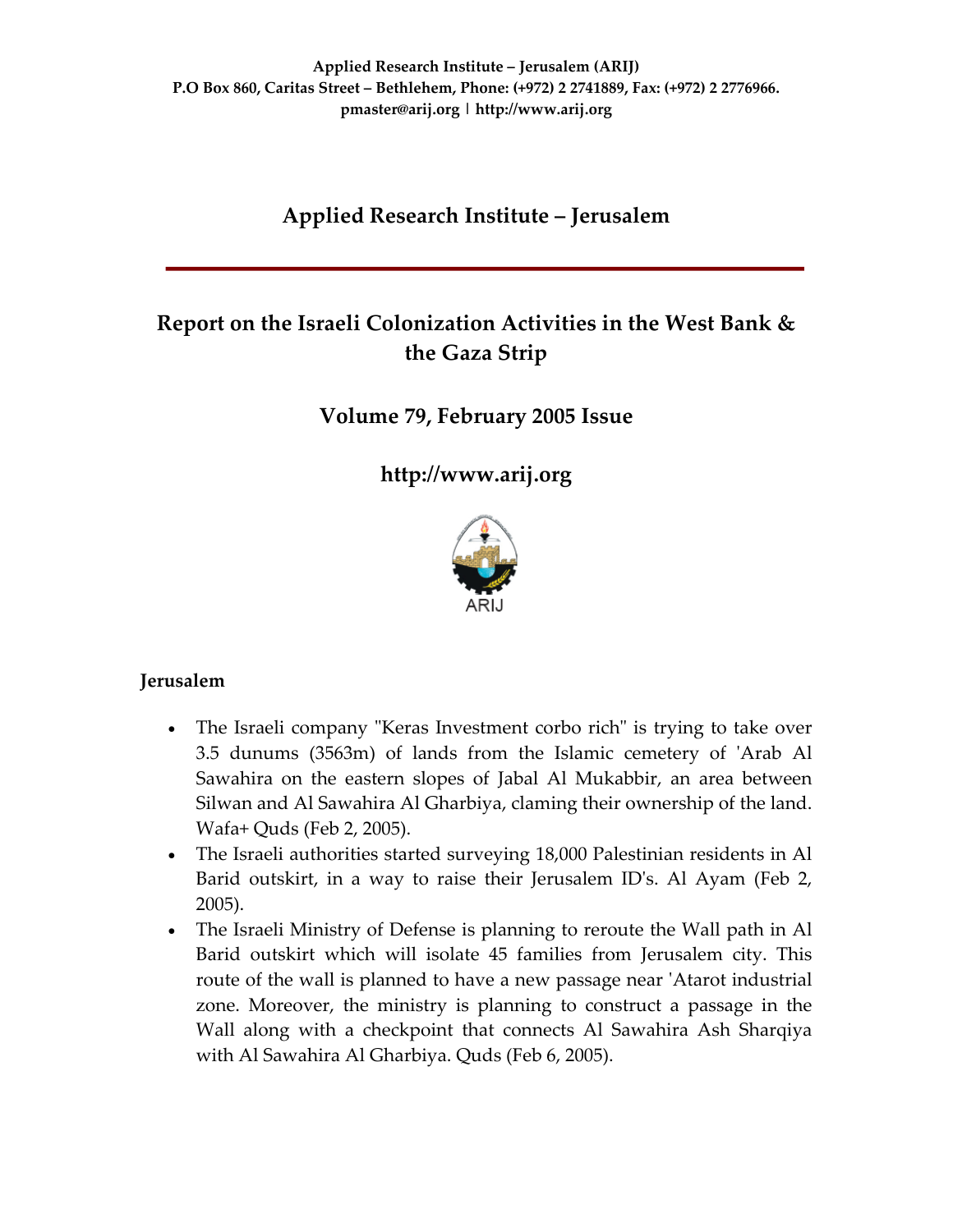

The Israeli Ministry of Defense is trying to circulate the three villages of Beir Nabala, Al Jeeb and Al Judeira with a "Depth Wall", forming a ghetto between Jerusalem and Ramallah. This depth wall will be 5km away from the wallʹs path in Biddu and Beit Surik, 3km away from the Wall path in Qalandyia and Al Ram areas. See pictures of Wall constructions in Ar Ram and Qalandyia areas



As a result, one entrance through road # 445 (Bypass road between Qalandyia and Givʹat Zeʹev which Palestinians are prohibited from accessing it) will be accessed by the 15,000 residents of these three villages; In the time, Jerusalem ID holders will need special permits to access Ramallah city. Quds (Feb 7, 2005).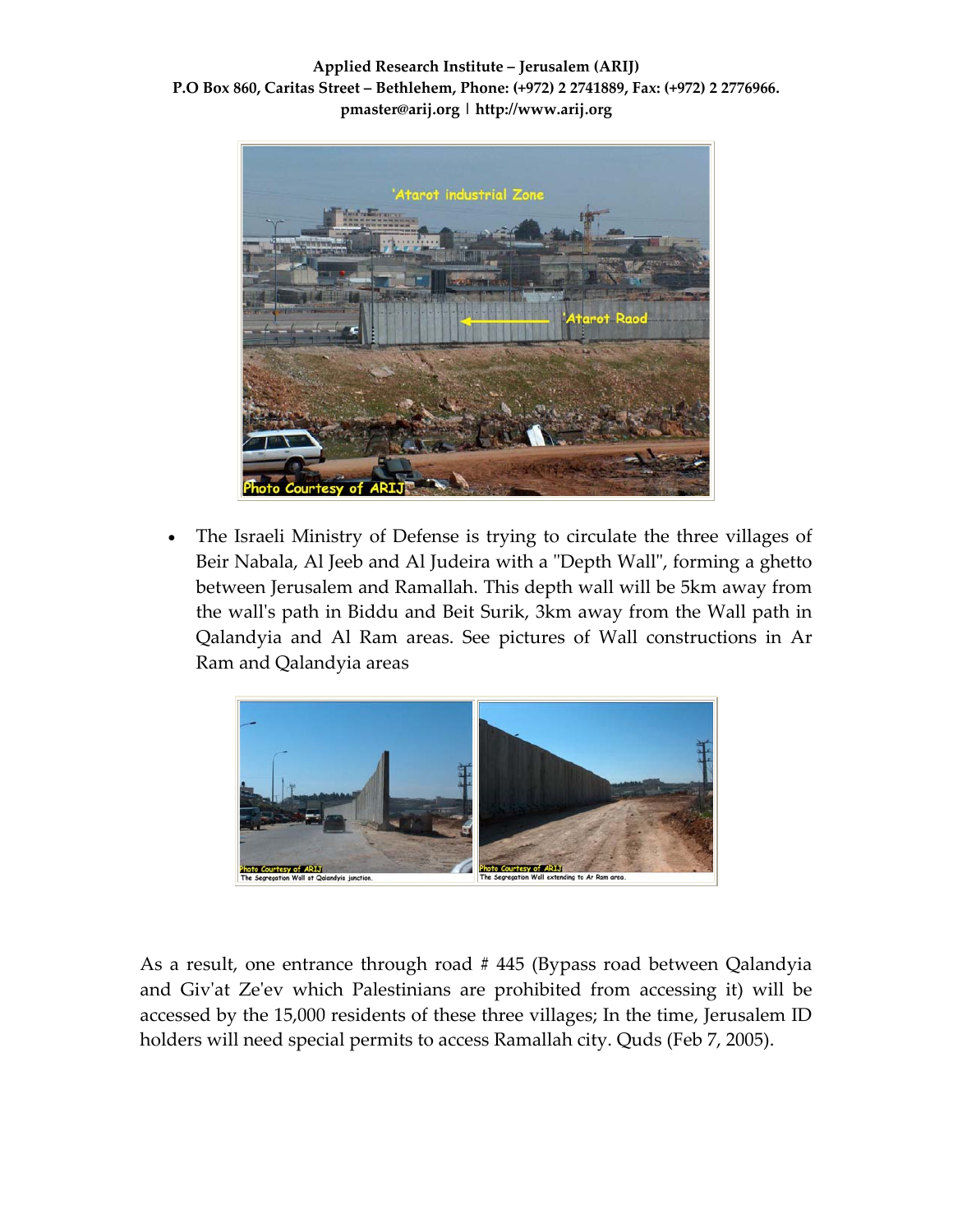The Israeli Supreme court re-issued the military order to construct 22km long wall in [northwest](http://www.poica.org/editor/case_studies/view.php?recordID=463) Jerusalem villages. This wall part was reduced to 22 (from 26) following a ruling by the ISC (Israeli Supreme Court) to adjust the Wall path in these areas. Arabs48 (Feb 8, 2005).



- The Israeli Supreme court issued an order to start constructing the first 6km Wall part in villagesʹ northwest Jerusalem city. This Wall part will be constructed in two main areas, the first is in Jabal Al Muqatam and Ras Al Nader areas between Beit Liqya & Beit ʹAnan villages; while the second is near Har Adar settlement on lands of Beit Surik & Biddu. Quds (Feb 9, 2005). Not forgetting to mention that the ISC (Israeli Supreme Court) ordered in June 29, 2004 a halt to the construction of a 30 Kilometer section of the Segregation Wall affecting nine Palestinian villages located northwest Jerusalem City. The court's order came as a result of an appeal presented by Palestinian residents of the nine communities.
- The Israeli Ministry of Defense issued military warnings to confiscate 30 dunums of lands located at **Shuʹfat [camp](http://www.poica.org/editor/case_studies/view.php?recordID=427)** entrance to construct a new checkpoint. This new checkpoint will be the only entrance for 40,000 residents of Shu'fat camp, Ras Khamis, Al Salam outskirt and 'Anata town. Lands belong to Al Karshan, Al Kalwty and Al Fasfous families. Quds (Feb 10, 2005).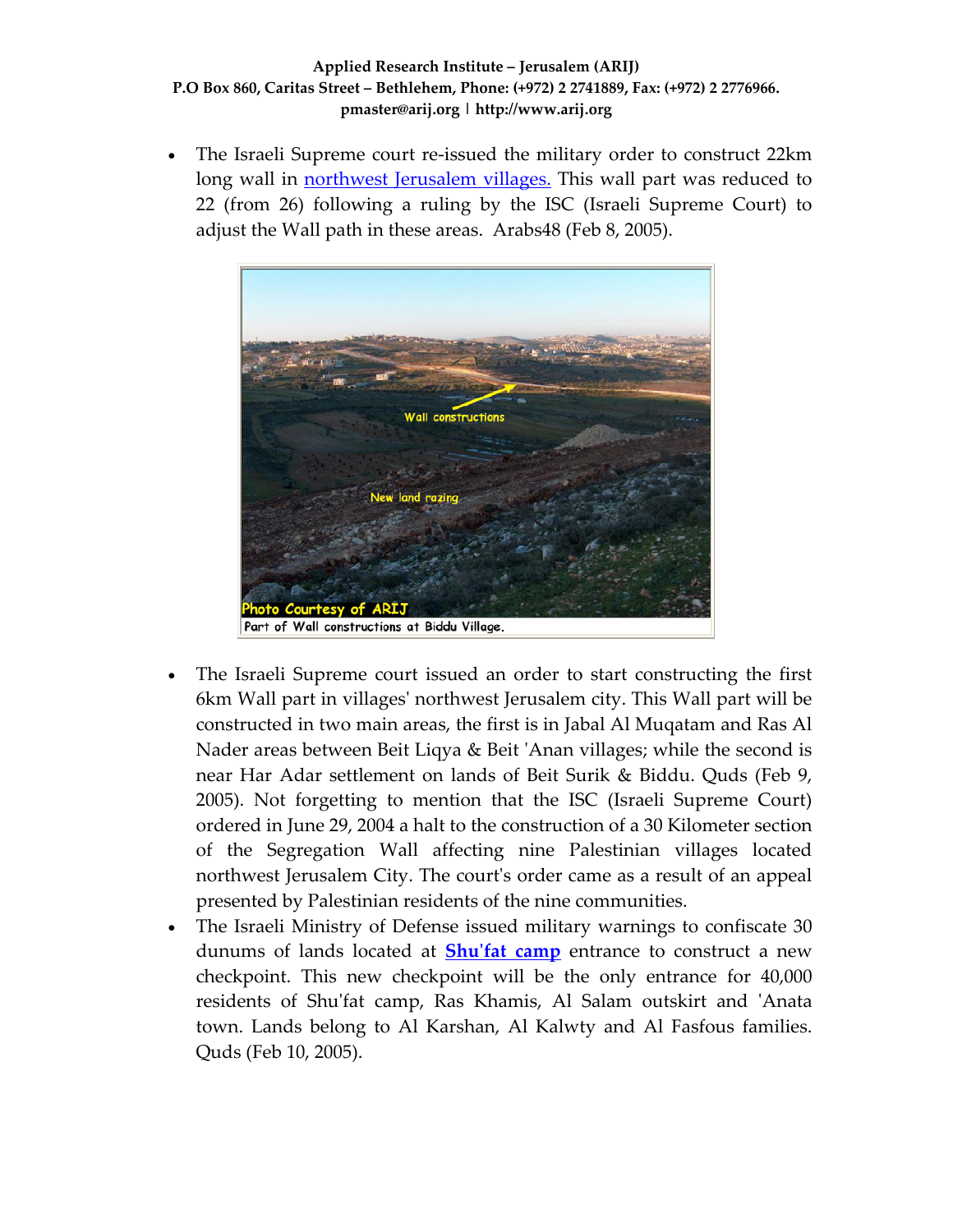- Jerusalem Municipality demolished the house of Muhammad Ibrahim Al Sayad in At Tur town by mistake, whereas the demolition was intended for the neighboring house. Quds (Feb 11, 2005).
- The Israeli surveyors started putting bench-marks in vast areas of lands in Jerusalem city at favor of erecting new bypass road. This new bypass road will connect the northern part of the West Bank with its southern one; Not forgetting to mention that the bypass road will through ʹ**Anata [village](http://www.poica.org/editor/case_studies/view.php?recordID=418)** [lands](http://www.poica.org/editor/case_studies/view.php?recordID=418) to reach Al 'Isawiya and runs down the street leading to Ma'ale Adumim settlement penetrating Al 'Eizariya and Az Za'ayyem lands. Quds (Feb 12, 2005).
- Jerusalem Municipality and the Israeli company "Keren Kayemit" are planning to take over lands around the walls of Jerusalem old city to re‐ in force the Israeli control in Jerusalem city, at the same time prevent Palestinians from having any constructions in the area. Quds (Feb 12, 2005).
- The Israeli authorities handed residents of Beit Hanina Al Tahta military orders to confiscate more than 150 dunums of lands at favor of constructing part of the Segregation Wall in the eastern, western and southern parts of the city; in addition to military watch points. As a result thousands of Dunums of Olives will be isolated behind the Walls path and more than 15 wells and three springs will be isolated too. Quds+ Al Ayam (Feb 13, 2005).
- The Israeli authorities demolished without pre-notification the houses of Majed and Mazen Al Shubaki in Al Ashqariya neighborhood in Beit Hanina under the pretext of being unlicensed. It is worth mentioning that the house of ʹAdnan Al Shubaki is threatened of demolition under the same pretext too. Wafa+ Quds (Feb 14, 2005).
- The Israeli Supreme court issued an order to delay for 15 months the demolition of 'Afefa 'Alyout's house under the pretext of not having building permits in Al Thuri neighborhood, giving the owner of the house time to issue a license; Moreover, the court charged Afefa 'Alyout's NIS 67,000 as a penalty. Quds (Feb 18, 2005).
- The Jerusalem center for Development is planning to transfer Tsadik Yaho cave near Damascus Gate in East Jerusalem into a huge theater for 480 audiences. This place will contain a hall, a meeting room and Caféʹ and will be constructed over 9000m² with a cost of NIS 8 millions. Quds (Feb 19, 2005).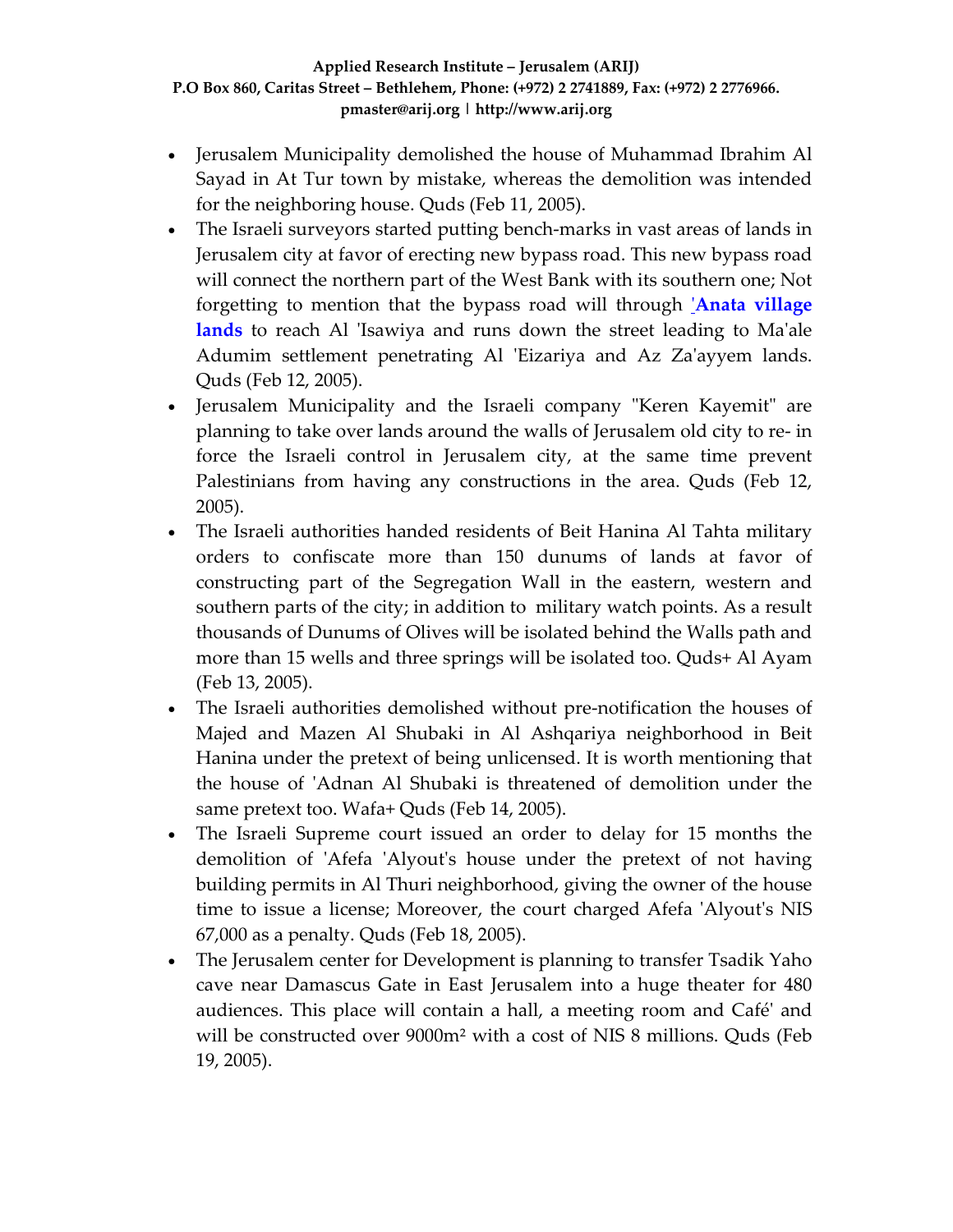- The Israeli chief commander handed residents of Al 'Eizariya military orders to take over 254 dunums of lands in Blocks (4, 6) in the areas of Sahel Ramula, Al Hasba and At Tur to construct part of the Segregation Wall. The wall will extend at a length of 4500m and 30‐100m width. This part of the wall will isolate the Islamic cemetery and hundreds of Dunums, whereby the town of Al 'Eizariya will be separated from the towns of Al ʹIsawiya, Az Zaʹayyem, At Tur and Jerusalem city. Quds (Feb 20, 2005).
- The Israeli bulldozers started razing the main road leading to Beir Nabala town opposite to Ar Ram junction north of Jerusalem city to construct new parts of the Segregation Wall in the area. Quds (Feb 21, 2005).
- The IOF demolished the six-storey residential building (12 apartments) owned by Esam Mustafa Harhash in Ash Shayyah area southeast of Jerusalem city conducted under the pretext of being unlicensed; Moreover, the IOF handed hundreds of warnings to demolish houses in the neighbors of Beit Hanina, Sur Bahir, Al ʹIsawiya, Silwan and Shuʹfat. Wafa+ Quds (Feb 22, 2005).
- The Israeli authorities handed residents of Jaba' village to the northeast of Jerusalem city military orders to confiscate 900 dunums for the Segregation Wall and another 100 dunums to expand the colonial road leading to the wall path at Qalandyia checkpoint. Wafa (Feb 28, 2005).

# **Qalqiliyia**

- The Israeli Supreme court issued restraining order not to demolish the houses in Wadi Al Rasha village south of Qalqiliya city to the northwest of the West Bank in referring to the demolition order issued 5 months ago. Quds (Feb 1, 2005).
- The Israeli Supreme court agreed on uprooting the Citrus trees owned by Zahriya Hasan Mershed in Kafr Jamal town due to their location close to the house of the Israeli minister of Defense Shaʹol Mofaz. Quds (Feb 17, 2005).
- The IOF closed the iron gates constructed on the path of the Segregation Wall in Jayyus village to the east of Qalqiliya and hindered Palestinian landowners from accessing their lands behind the wall. Quds+ Al Ayam (Feb 28, 2005).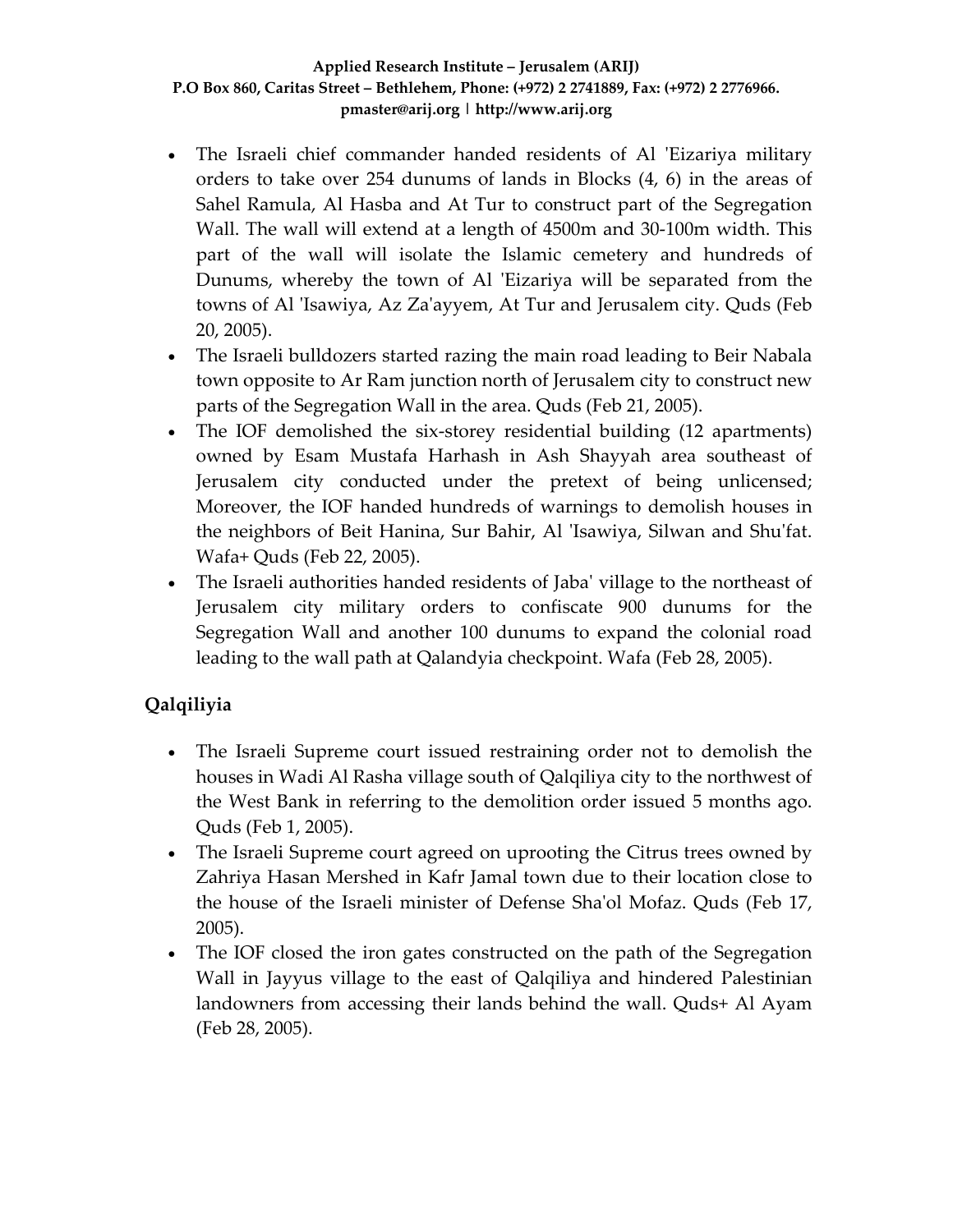### **Gaza**

• The Israeli bulldozers razed vast areas of lands around Al Nuriya military base west of the Vegetable market in Al Amal neighborhood in Khan Yunis, under the pretext of looking for smuggling tunnels. Al Ayam (Feb 1, 2005).

# **Bethlehem**

- The Israeli forces closed the entrance of Al Nu'man village to the northeast of Beit Sahour city with rocks and earth mounds. Moreover the IOF completed the construction of the 500m long fence for the Segregation Wall in the area. Al Ayam (Feb 2, 2005).
- The Israeli Supreme court rejected the appeal handed by 18 Palestinian Families along with Bethlehem and Beit Jala municipalities to reroute the Segregation Wall path at Rachelʹs Tomb area. As a result the area will be attached to Jerusalem municipality borders, violating Oslo agreements. More than 35 houses and vast areas of Olive Grooves will be isolated inside the Wall path. Quds+ Arabynet (Feb 3, 2005).



• Settlers of Betar settlement to the west of Bethlehem city aggressed on Nahalin lands at favor of attaching the lands to the aforementioned settlement. Quds (Feb 11, 2005).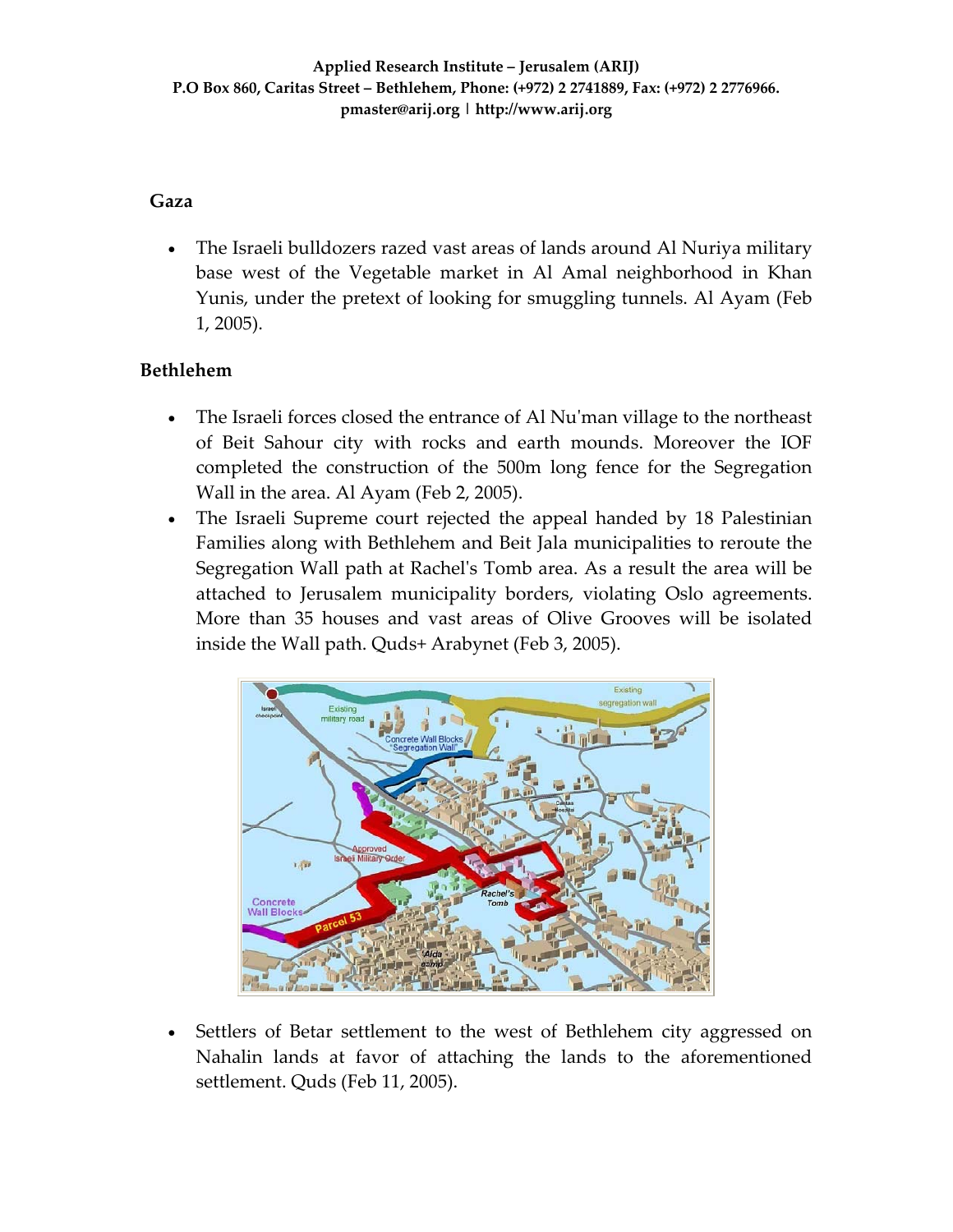- The IOF closed the only entrance to Husan village which connects the village with the nearby villages such as Wadi Fukin and Bethlehem City as well; as a result, landowners will be hindered from accessing their 1300 dunums of agricultural lands planted with fruitful trees. Wafa+ Quds (Feb 15, 2005).
- The Israeli Kever Rahel Foundation is planning to establish a Jewish community around the Rachelʹs Tomb compound containing several hundreds of apartments, estimated at 400. The foundation claims that the houses in the area have been purchased from their original owners. JPOST (Feb 16, 2005).
- The IOF constructed several numbers of caravans and military equipments in Rogm El Naqa in Al Rashayida village south of Bethlehem to construct a new military base at the site. Wafa (Feb 20, 2005).
- The IOF handed 16 warnings to residents of Al Mu'aliqat, Al Fwar and Sewana areas in Wadi Fukin village west of Bethlehem to evacuate their lands, trees and demolish their 7 artesian wells for settlement activities. The lands are estimated at 775 dunums and belong to Sukar and Manasra families. Wafa (Feb 20, 2005).

## **Tubas**

- Settlers of Ma'ale Jalbun took over 400 dunums of lands and hedged it with barbed wires in Qa'un to the north of Bardala village. Lands belong to: Hamid Sawafta, Muhammad Ahmad Sayil, Husni ʹAbed El Karim Sawafta, Deeb Sadiq Sawafta, 'Ali Hussein Sawafta, Suleiman 'Osik Sawafta, Fuad Mer'i and Yousef Abu Naseriya. Wafa+ Al Ayam (Feb 4, 2005).
- The IOF handed families east of Bardala village in the northern valleys warnings to evacuate their houses within few days preparing them for demolition; Tens of families will lose their agricultural lands and properties. Wafa (Feb 22, 2005)

## **Jenin**

• The Israeli chief commander Moshe Keplenski issued military order to confiscate 301 dunums of lands cultivated with Olives in Tura Al Gharbiya village west of Jenin for military reasons. Lands located in Block (20387), Parcels: 1, 2, 3, 4, 5, and belong to more than 25 families. Among the owners, the following were known: Jabr ʹAbed Allah Abu Hatab, Tariq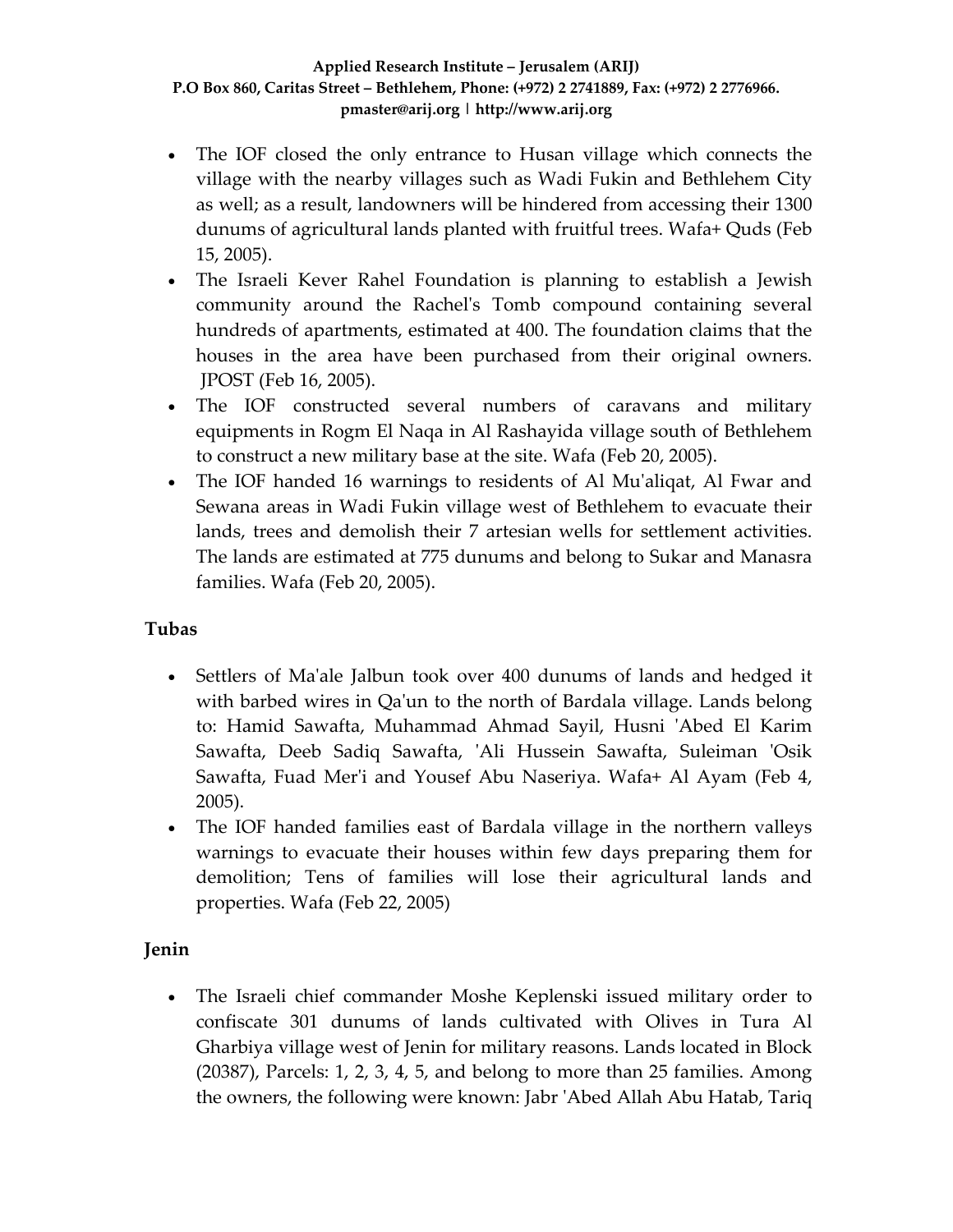Tawfiq Qabaha, Naser Faris Masʹud Qabaha, Ibrahim Khalil Qabaha, Rafiq Salem Qabaha, Muhammad Masʹud Qabaha, ʹAbed El Latif Qabaha and Nathmi Muhammad Qabaha. Al Ayam+ Wafa (Feb 13, 2005).

• The IOF re-constructed the military checkpoint at Qaffin junction- Baqa Ash Sharqiya north of Tulkarm district which was dismantled 6 months ago. Quds (Feb 26, 2005)**.**

### **Hebron**

- The IOF destroyed field crops cultivated in 1000 dunums of lands in Kherab Janba, Al Taban, Al Fekhit, Al Markiz and Al Majaz to the southeast of Yatta town. Among the owners, there following were known: 'Ali & Othman Muhammad Al Jabarin, Khalid & Omar Hussein Al Jabarin, Issa Yunis Al Makhamreh, Issa Ahmad Issa, Musa Ibrahim Abu Yunis and the family of Al Hewaysha. Wafa (Feb 1, 2005).
- The IOF took over the house of Al Ragaby family near the Ibrahimi Mosque and turned it into military barrack. Al Ayam (Feb 4, 2005).
- Settlers of Asfar settlement east of Sa'ir town to the northeast of Hebron city took over about 2000 dunums of lands and cultivated it with Olives after hedging it with barbed wires. Lands belong to: Muhammad Hamad Al Khashan, inherits of Salim ʹAli Al Shalalda, the inherits of Sabri ʹAbed El Rahman, Harb, Mustafa Al Shalalda, Tabun Al Shalalda, the inherits of Yahya Khashan al Shalalda and Al Aʹraj Al Shalalda. Moreover the Israeli authorities re‐issued a military order to confiscate 200 dunums of lands located to the west of Qiryat Arbaʹ Settlement east of Hebron city and belong to Al Ja'bary family to erect a road that will connect the aforementioned settlement with the military base in the west. Wafa (Feb 6, 2005).
- The IOF took over the houses of Fakhri 'Attiya Da'na, Mahmoud Al Buty Jaber and Na'im Da'na in Biyar Al Mahawir area near Qiryat Arba' settlement and turned them into military posts. Al Ayam (Feb 6, 2005).
- The Israeli chief commander Moshe Keplenski issued an order # (T-16-5) to confiscate 2 dunums from Tel Al Tuwani and Umm Saba to the eat of Yatta town. Wafa+ Quds (Feb 8, 2005).
- The IOF took over the houses of Munther and Nasri Muhammad 'Ali Da'na in Wadi Al Nasara neighborhood east of Hebron city and transferred them into military posts, after forcing the 26 dwellers to evacuate the houses under the threat of weapons. Wafa (Feb 12, 2005).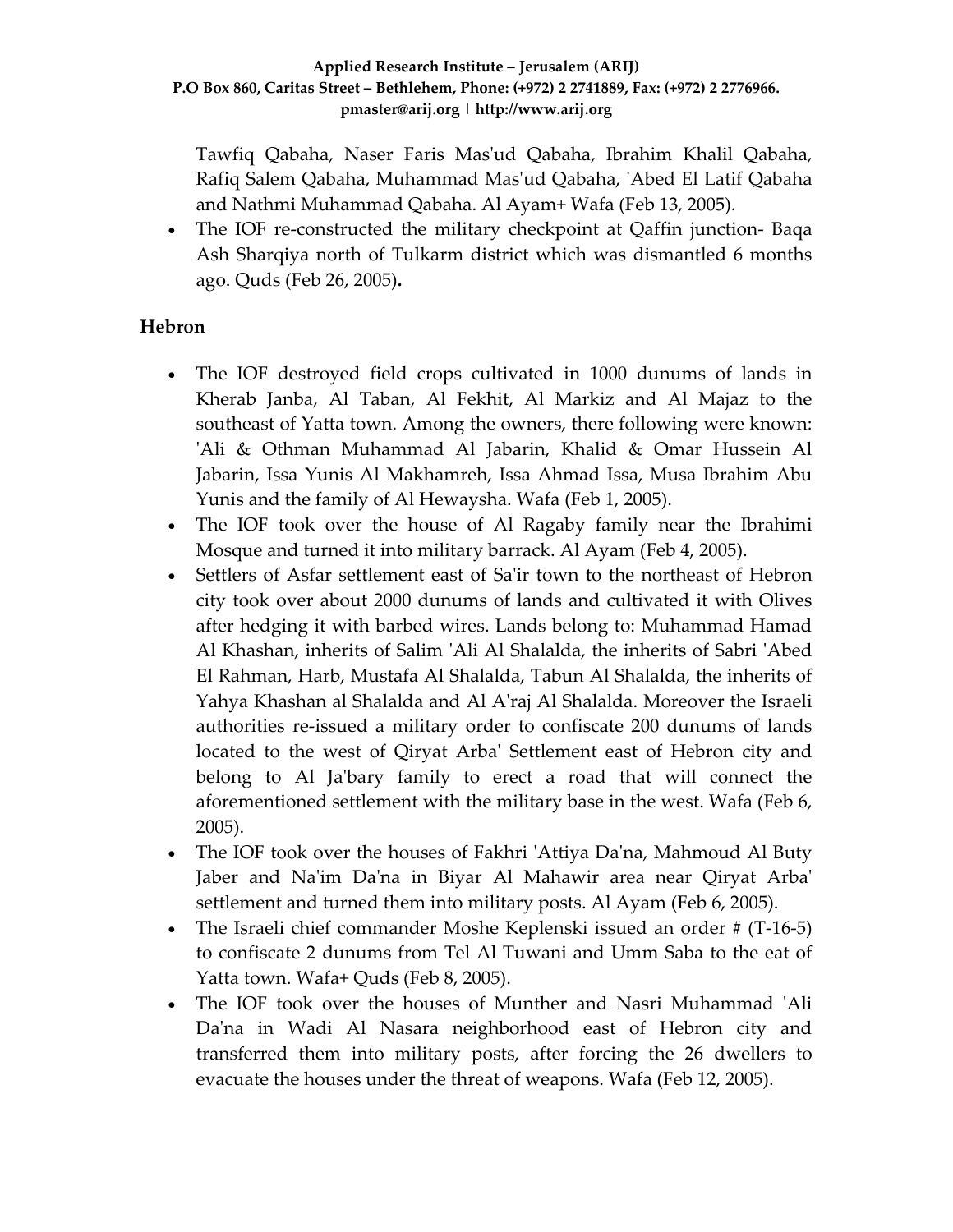- The Israeli authorities issued an order to confiscate 2.5 dunums of lands in Tel Rumeida in Hebron city to erect 700m road to create geographical contiguity between Ramat Yashai in the area and Abraham Aveno in Hebron Old City. As a result tens of Olive trees will be uprooted. Quds+ Al Ayam (Feb 12, 2005)
- The Israeli authorities issued an order to take over vast areas of lands owned by hundreds of families in Tawana village south of Hebron Mountain. Al Ayam (Feb 12, 2005).
- The IOF notified residents Na'im 'Abed El Min'im Shanaran, Ahmad Khalil Shanaran and Isaac Nuʹman Shanaran from Khirbet Al Thaʹla located between Karmel and Maon settlements east of Yatta town to evacuate their tents and caves constructed on their hundreds of dunums of agricultural lands. Wafa (Feb 14, 2005).
- The IOF took over the two-storey house of Ibrahim Muhammad Salman Al Masharqa in Dura town south of Hebron city and turned it into military barrack. Quds (Feb 17, 2005).
- The IOF took over the house of Nasri Daʹna in Wad Al Nasara east of Hebron city and turned it into military post under the pretext of providing security for the Israeli settlers passing through the main street in the area. Al Ayam (Feb 20, 2005)
- The Israeli troops took over the two-storey house of Muhammad Ibrahim Muhammad Jabarin in Yatta town south of Hebron city and transformed it into military barrack. Wafa (Feb 23, 2005).
- Settlers of Qiryat Arba' east of Hebron city started erecting a road on 51 dunums of lands in Wad Al Husein northeast of Al Ibrahimi Mosque which will connect the settlement with the Mosque. Lands belong to: Sa'ed Da'na, Ahmad Jaber and Jamel Abu S'efan which is cultivated with Vine, Olives and Almonds. Quds (Feb 25, 2005).
- Settlers of Karmei Zur north of Hebron city took over 25 dunums of agricultural lands southeast of the settlement for expansion purposes. Lands belong to families in Beit Ummar and Halhul towns; moreover the IOF uprooted 30 Olive trees in Khalet Hraybi south of Beit ʹAwa town which belong to Musa Abu Gheir Al Swaity. Quds (Feb 25, 2005).
- In a report issued by the ministry of agriculture in Hebron district assured that the IOF uprooted 1760 fruitful trees since the beginning of this month, 1210 Olive trees were uprooted for the Segregation Wall. Al Ayam (Feb 28, 2005).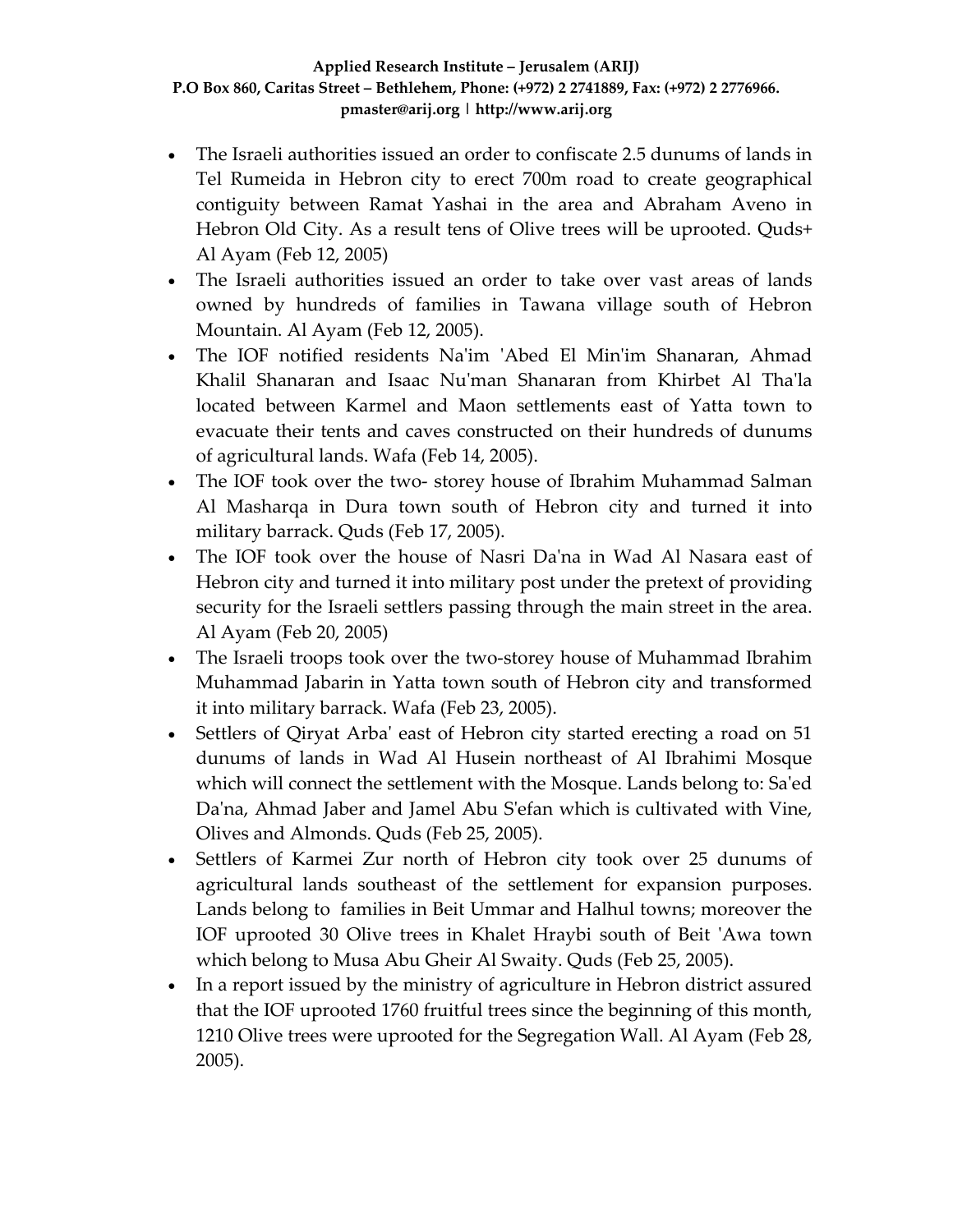## **Nablus**

- The IOF broke into the house of Ahmad Abu Saltah in Balata camp, forced the inhabitants to evacuate it under the threat of weapons and threatened to demolish it. Quds (Feb 2, 2005).
- The Israeli authorities handed residents of Immatin village in Nablus and Deir Istiya village in Salfit military warnings to confiscate 130 dunums of land to expand the nearby Emanuel settlement and to erect a 100m buffer zone alongside the settlement borders. Lands belong to 23 farmers. Wafa (Feb 2, 2005).
- The IOF staged into Burga village to the northwest of Nablus city, took over the house of Taysser Shaker Higa and turned it into military post. Quds (Feb 3, 2005).
- The Israeli authorities handed the village council of Immatin military order to confiscate 5000 dunums (70%) of lands cultivated with Olives under the pretexts of security and military reasons. Threatened Lands are considered the main source of income to more than 100 Palestinian families. Quds (Feb 9, 2005)

## **Tulkarm**

- The Israeli chief commander handed residents of 'Akkaba village to the north of Tulkarm city new military orders to confiscate 25 dunums of agricultural lands cultivated with Olive and Almonds in Al Shomar area, Block (3) for security reasons. Wafa (Feb 17, 2005).
- The IOF constructed a new military watch tower in Qafin Triangle north of Tulkarm city which connects Qafin with ʹAllar and surrounded it with cement blocks. Wafa (Feb 22, 2005).

## **Ramallah**

- The IOF started razing vast areas of lands and uprooting trees in Khirbet Al Maran near Har Adar settlement in Beit Surik village to the northwest of Jerusalem city to construct part of the Segregation Wall. Wafa (Feb 17, 2005).
- The Israeli bulldozers uprooted huge numbers of Olive trees for the Segregation Wall process in Safa village in Ramallah district. Wafa (Feb 21, 2005).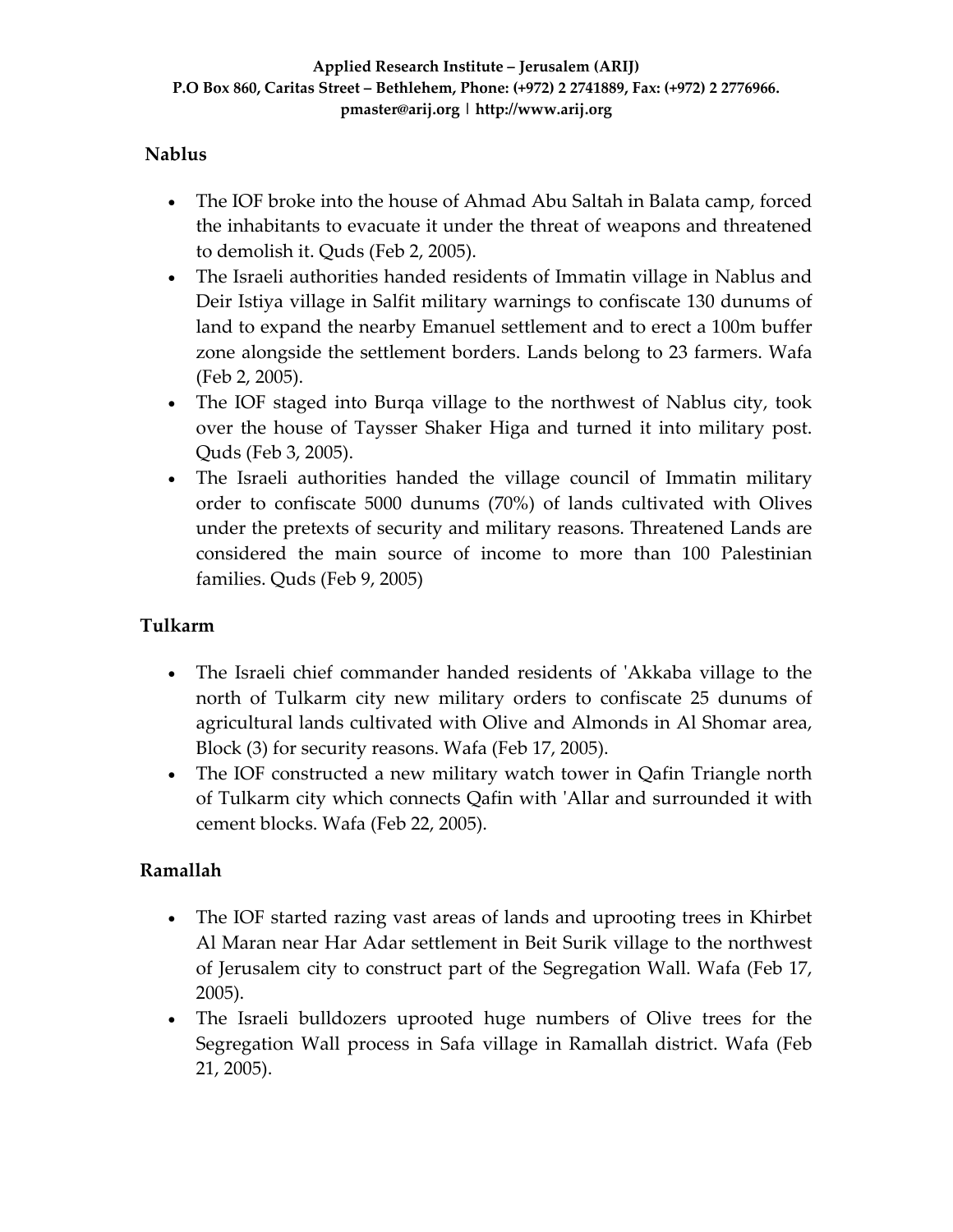- The IOF constructed wall blocks in Al Judeira, Beir Nabala, Al Jeeb, Qalandiya and Beit Hanina, as a result 70,000 residents will be isolated from Jerusalem city and the rest of the Palestinian towns. Wafa (Feb 21, 2005).
- The IOF confiscated 2300 dunums of lands and uprooted 700 Olive trees in Bil'in village near Ramallah. Lands belong to Yousef 'Ali Yasin, Suleiman Hussein Al ʹAbed, Muhammad Samara, Khalil Abu Rahma and Hashim Barnat. It is worth mentioning that the Israeli Supreme court issued a restraining order two days ago to stop confiscating lands in the village for Wall constructions. Quds (Feb 22, 2005).
- The IOF constructed military watch tower and one caravan between Ramallah - Jerusalem districts, located 200m to the east of Qalandyia checkpoint and hedged the area with barbed wires. The estimated lands razed in the area near the checkpoint in Al Kasarat area reached to 7 dunums. Wafa (Feb 23, 2005).

## **Salfit**

- The Israeli Supreme Court issued an order to stop constructing part of the Segregation Wall on 5000 dunums of lands in Al Zawiya village near Salfit, according to the appeal handed by the landowners. Quds (Feb 3, 2005).
- The IOF handed Marda village council in Salfit military orders to confiscate hundreds of Dunums cultivated with Olives to construct part of the Segregation Wall in the area; thus connecting it with the part being constructed around Ariel settlement. Quds (Feb 27, 2005).

## **Others**

- The IOF razed 2000 dunums of lands in Al 'Araqeb area in the Negev which belong to Al 'Aqabi and Al Turi tribes. Wafa (Feb 1, 2005).
- According to the Civil Administration office at the Israeli ministry of Defense, settlers are proceeding with constructions in illegal outposts in the West Bank. New structures in four outposts awaiting evacuation were reported. In Givat Haroeh outpost near Eli settlement, between Ramallah and Nablus, three new trailers have been added to it in addition to infrastructure and two additional mobile homes. A fence and a hut have also been built on Givat Asaf outpost near Beit El settlement, north of Ramallah, and preparation works for building a sty has also been done. A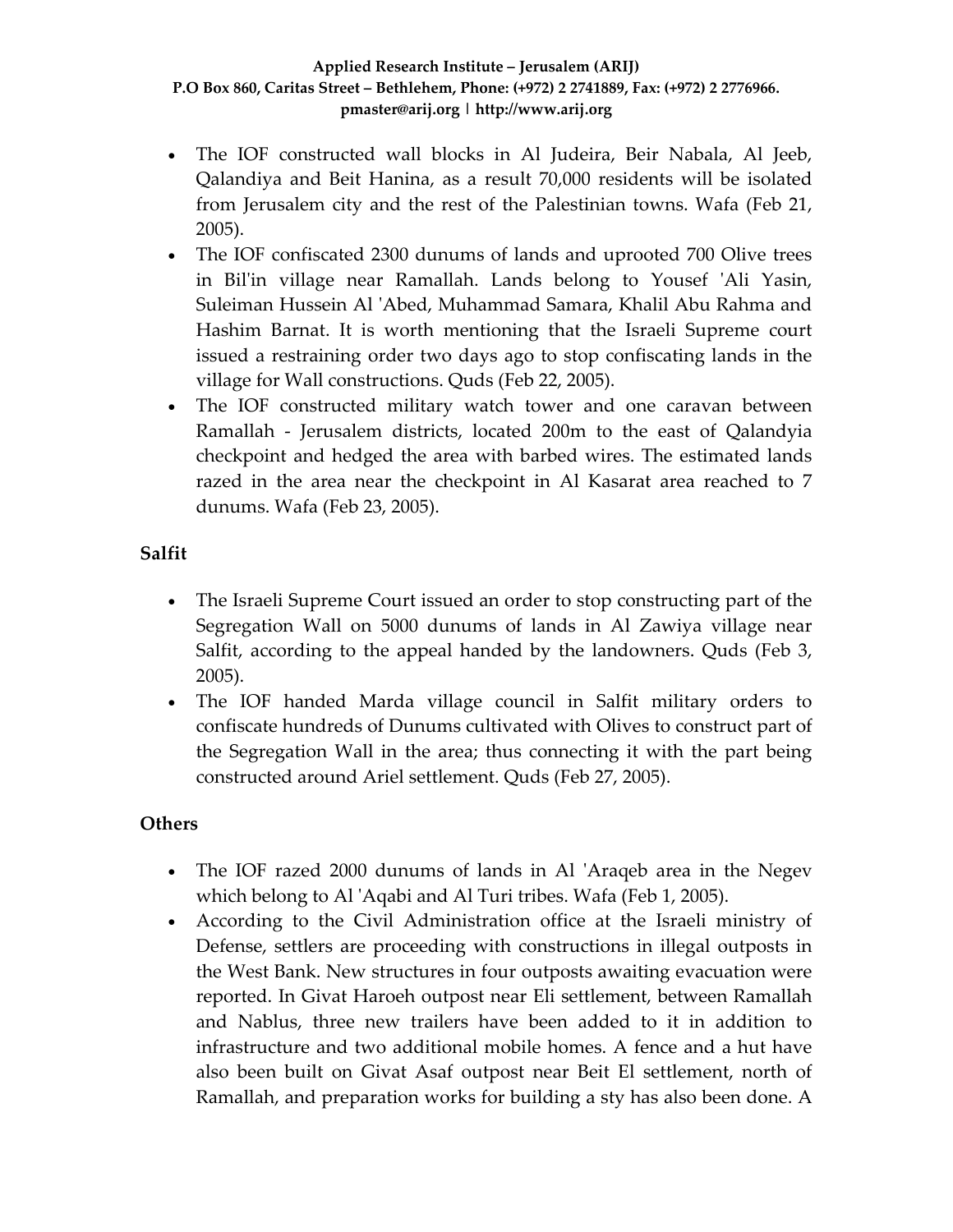hut and a temporary structure have been added to the Shalhevet outpost near Yitzhar settlement. In Givat Hadegel outpost, near Karnei Shomron settlement, settlers had finished constructions in one of the houses, in addition to a playground and a road. Haaretz (Feb 2, 2005).

• In a report issued by the Israeli movement of the "Peace now" assured that there are 99 unauthorized Israeli outposts in addition to intensive constructions in 15 outposts. The report classified the outposts in the year 2004 as follows:

## **1. Outposts dismantled during 2004:**

- Ginot Arye
- Tal Bimyamin Synagogue

# **2. Outposts dismantled and rebuilt it:**

• A. Mitzpe Yitzhar

### **3. New outposts erected during 2004:**

- A. Migron south
- B. Ofra North East
- C. Ofra south east

## **4. Expansion of Existing outposts in 2004:**

- A. Nofei Nehemia
- B. Eli 762‐ Haroʹe
- C. Givat Hatamar (Efrat)
- D. Kida (Adei Ad North)
- E. Esh Kodesh
- F. Gva'ot Olam (Avri Ran Farm)
- G. Alt. 468 (Nofei Prat)
- H. Gilad Farm
- I. Maʹale Rehayʹam
- J. Givat Asaf
- K. Rechelim South
- L. Tzur Shalem

#### **5. Settlements in which permanent construction is being carried out:**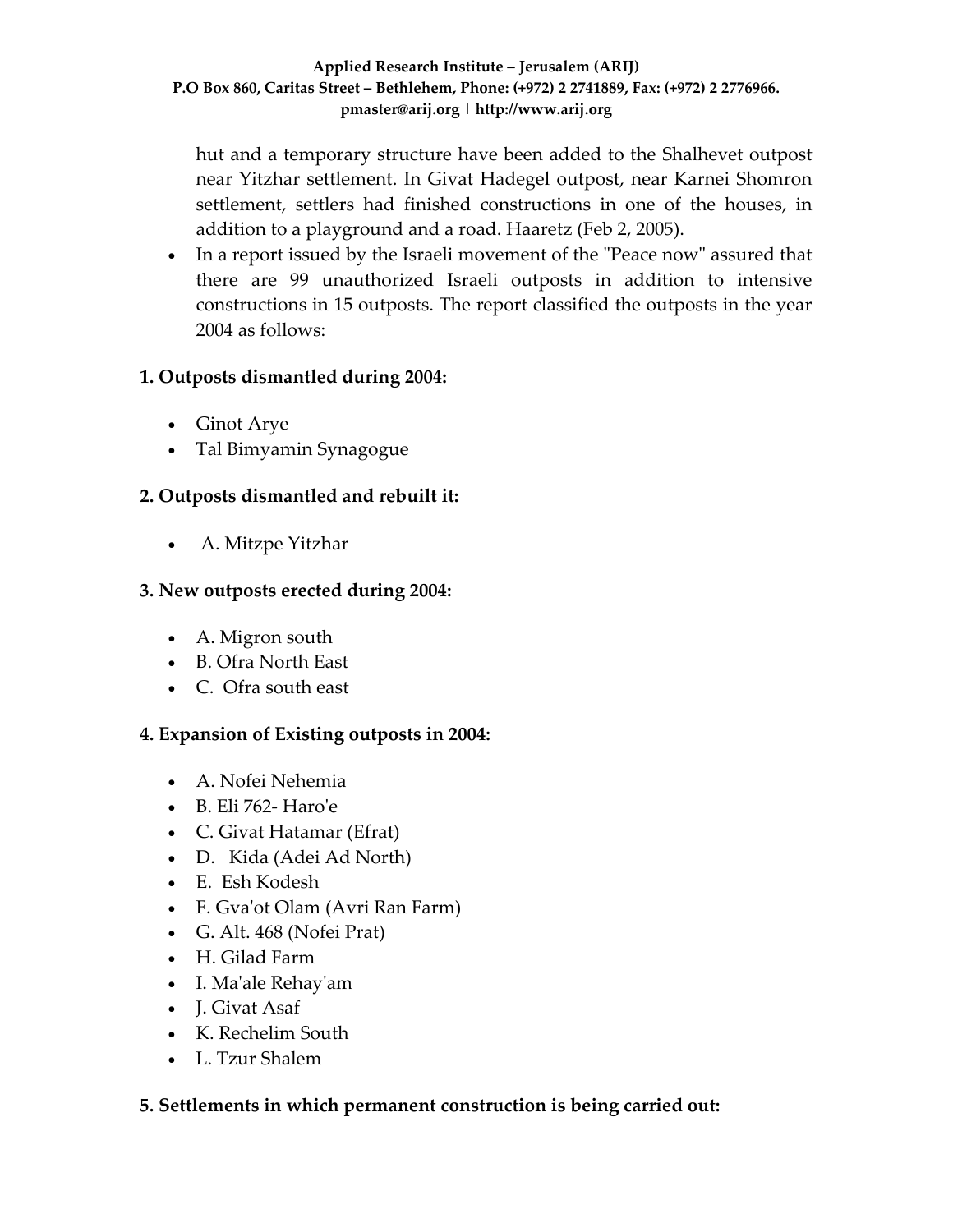- A. Amona
- B. Shalhevet Yizhar
- C. Palgei Mayim
- D. Hayovel Section
- E. Nof Harim
- F. Bruchin
- G. Givat Harel
- H. Ahiva
- I. Tko'a D
- J. Itamar Hill 777
- K. Itamar Hill 782
- L. Yair Farm
- M. Derech Ha'avot
- N. Adei Ad
- O. Haresha, Haaretz+ Arabynet (Feb 2, 2005).
- Israel will get \$50 millions out of \$350 millions given to the Palestinians as a donation form the USA. These millions came to Israel to develop three passages in the Gaza Strip (Karni, Erez and Sufa) and to construct five passages in the West Bank at cost of \$ 180 millions. Moreover, the Israeli ministry of Defense started the constructions in Al Jalma passage near Jenin and in "Bab Afraim" passage near Tulkarm and will soon start constructions in Tarqumiya passage in Hebron. Quds (Feb 7, 2005).
- The Israeli land Administration demolished 10 houses in the unrecognized village of Beir Hadaj south of the Negev which belong to the family of Abu Mrehil from Al ʹAzazmeh tribe, displacing 100 inhabitants. Al Ayam (Feb 10, 2005).
- The Israeli authorities are planning to construct an electronic fence north of the West Bank after dismantling four settlements. Quds (Feb 14, 2005).
- The Israeli land Administration and Jerusalem Municipality are planning to construct a residential neighborhood "Hai May- Naftwah" on the remains of Lifta village northwest of Jerusalem city. This plan will be constructed on 455 dunums of lands, containing apartments, mall, Synagogue, hotel (120 room), parks and natural reserve. Arabs48 (Feb 14, 2005).
- Jerusalem Municipality allocated NIS 5 millions as a budget for demolition of the non-licensed Palestinian houses in East Jerusalem. Quds (Feb 15, 2005).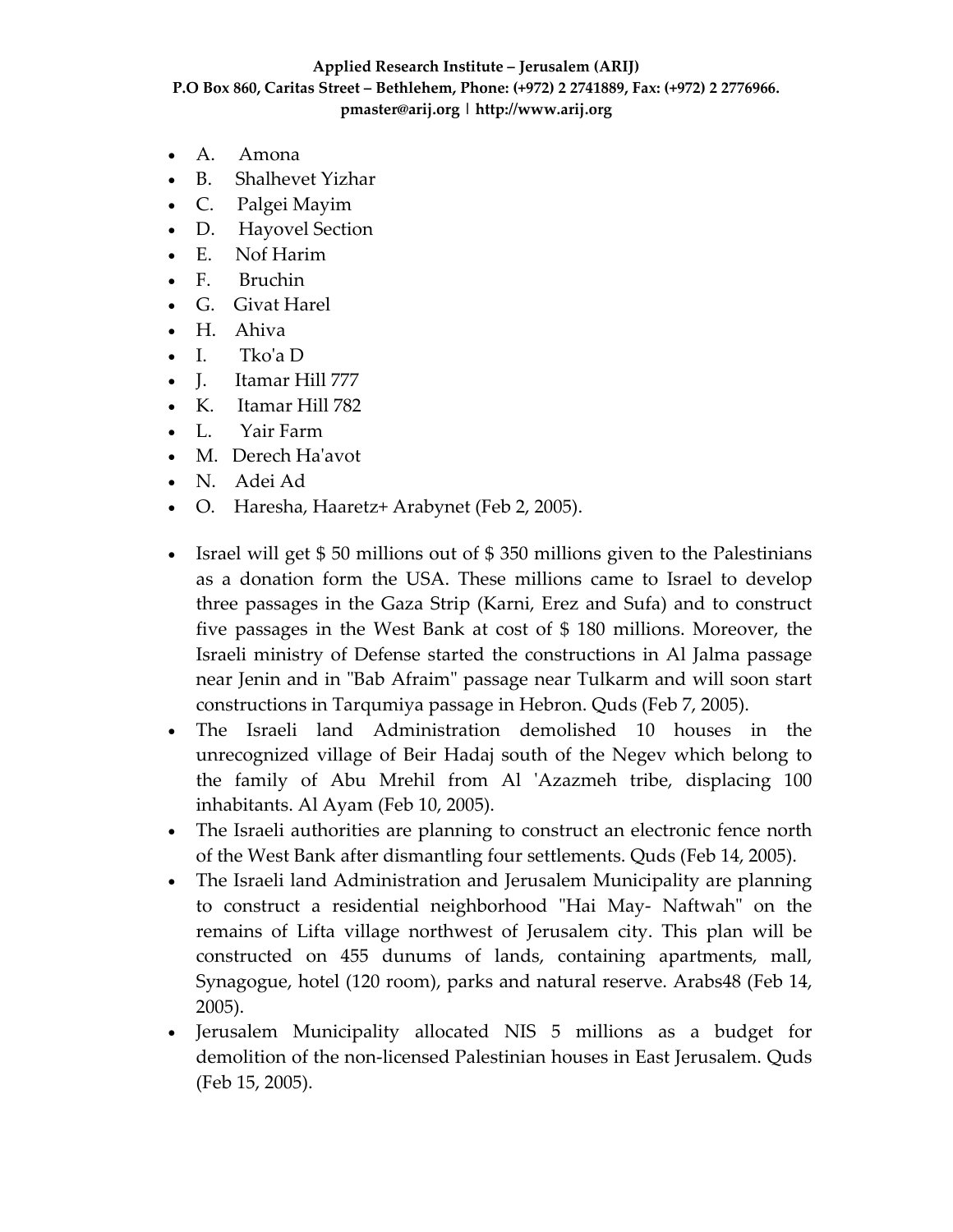- The Israeli committee for planning and construction agreed on constructing new residential complex "Holotset" in the Negev to settle settlers of Gaza Strip who are going to be evacuated according to Sharon's disengagement plan. This complex will contain 500 housing units, whereby the committee agreed on expanding the town of Bat Hadar near ʹAskalan for the same reason. Quds (Feb 15, 2005).
- The Israeli prime minister Ariel Sharon announced lately that the pullout from the Israeli settlements in the Gaza Strip and north of the West Bank will be in the time of constructing the wall in the areas of Gush Azion block of settlements and south of Hebron Mountain. This plan will isolate four Palestinian villages housing 18,000 residents located within the vicinity of the Gush Etzion Block; Moreover, new plans to construct new settlement near "Gava'ot" settlement inside Gush Azion block of settlements to settle 5000 Israeli families. Arabs48+ Arabynet (Feb 15, 2005).
- The Israeli Ministry of Interior issued military orders to demolish 15 houses in Tel 'Arad town which belong to the families of Al Nabari and Abu Rayash, claiming that the houses area source of Annoyance. Arabs48 (Feb 15, 2005).
- Israel is planning to construct 24‐28 passages alongside the Segregation Wall path in the West Bank and a main station on the entrance of Ramallah to ease the Palestiniansʹ movements. Quds (Feb 16, 2005).
- The Israeli committee "Keren Kayemt" is planning to construct 6391 new housing units in the settlements of the West Bank during the year 2005 and they are as follows:
- 1. 2100 housing units in Maʹale Adumim (600 units will be marketed at the end of the year 2005) and at favor of constructing another 1500 units in the settlement, Israel intends to evacuate Al Jahlin family living nearby the aforementioned settlement.
- 2. 1500 units in 'Ein 'Illit
- 3. 500 units in Bittar ʹIllit
- 4. 35 units in Har Gilo
- 5. 132 units in Bizgat Zeev
- 6. 200 units in Givat Binyamin
- 7. 240 units in ʹEtz Afraym
- 8. 90 units in Al Kana
- 9. 24 units in Alon Shevot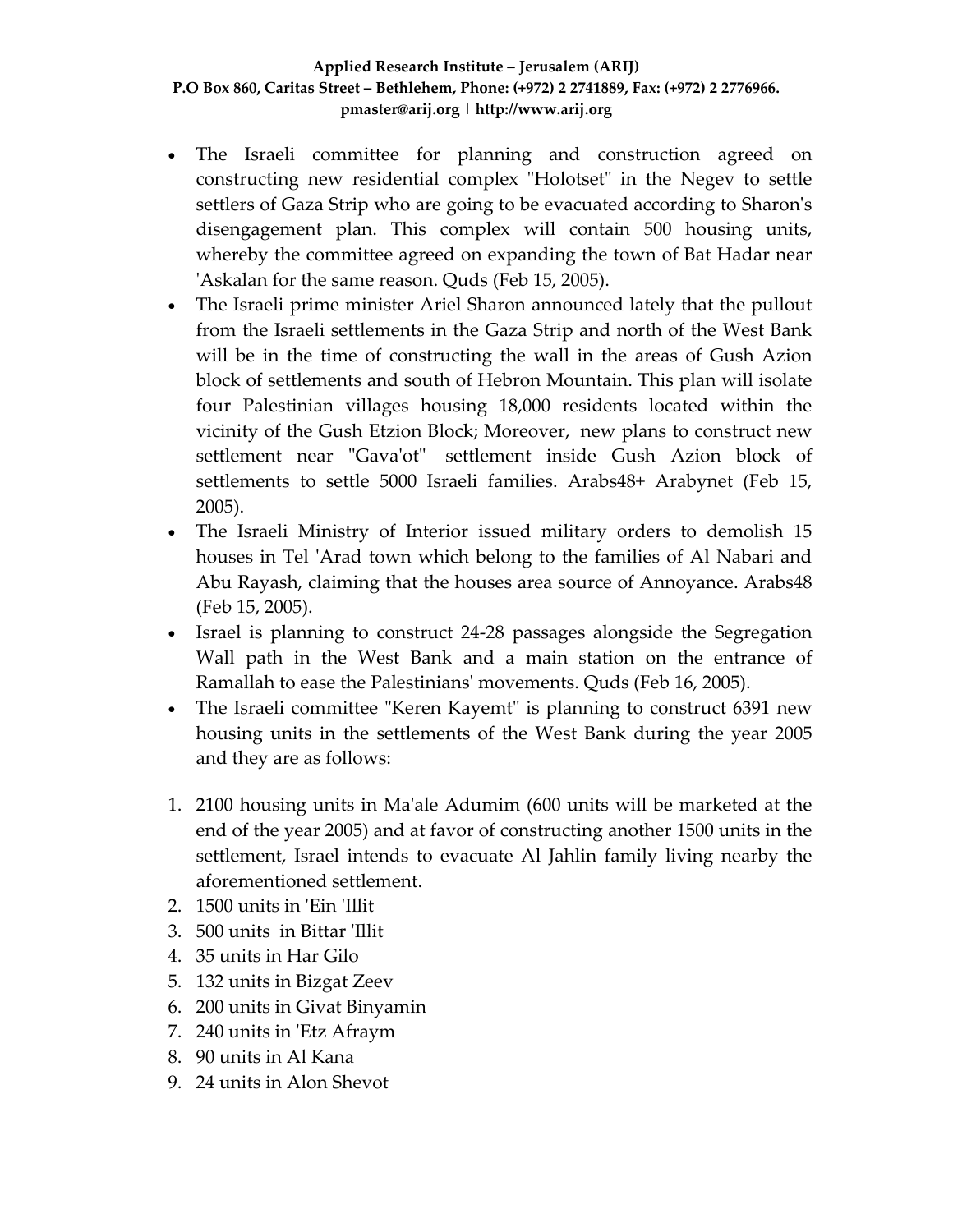- 10. 70 units in Har Adar inside the Green Line Arabs48+Arabynet (Feb 25, 2005).
- The Israeli Peace Now movement's Settlements Watch project issued a report on settlement construction in the Gaza Strip from August through December 2004. Using aerial surveys of the area, Peace Now found that significant settlement construction is continuing in Gaza, despite the Israeli governmentʹs plan to evacuate settlements from Gaza. The most of the activity is taking place around the largest Gaza settlement, Neve Dekalim, which has two different sites where permanent construction is occurring at a rapid pace. Smaller scale building construction is also occurring in Dugit and Elei Sinai. Gaza greenhouse construction continued in the second half of 2004, with a great deal of investment and effort being made in preparing grounds for new greenhouses. The religious settlements, built on a strong ideological commitment, are the ones most responsible for this type of growth, particularly Bnei Etzmon, Ganei Tal, and Netzer Hazani. New greenhouses can also be found in the settlements of Gan Or and Slav. Finally, grounds are being prepared east of the settlement of Ganei Tal for further construction. The closeness in proximity to the existing settlement buildings leads Settlements Watch to believe that it is for further construction of housing units, not greenhouses. Peace now (Feb 25, 2005).
- The Israeli Hemnota company which belongs to Keren Kayemet committee took over vast areas of lands in Hebron, Jericho, Gush Atzion, Givat Zeev and Maʹale Adumim through illegal deals. Total costs of the deals reached to NIS 30 millions. Arabynet (Feb 27, 2005).
- The house of Al Fahmawi Majed Mahagneh in 'Ein Ibrahim neighborhood in Umm El Fahem city is threatened of demolition in a maximum duration of two weeks. Wafa (Feb 28, 2005).

| <b>District</b>  | Land                   | Land    | Uprooted     | Houses                | <b>Houses</b> |
|------------------|------------------------|---------|--------------|-----------------------|---------------|
|                  | Confiscated Threatened |         | <b>Trees</b> | Demolished threatened |               |
|                  | (Dunum)                | (Dunum) |              |                       | to be         |
|                  |                        |         |              |                       | demolished    |
| <b>Bethlehem</b> |                        | 2075    |              |                       |               |
| Jerusalem        | 1434                   | 3.5     |              | q                     | 2             |
| Jenin            | 301                    |         | 6020         |                       |               |
| Tulkarm          | 25                     |         | 687.5        |                       |               |